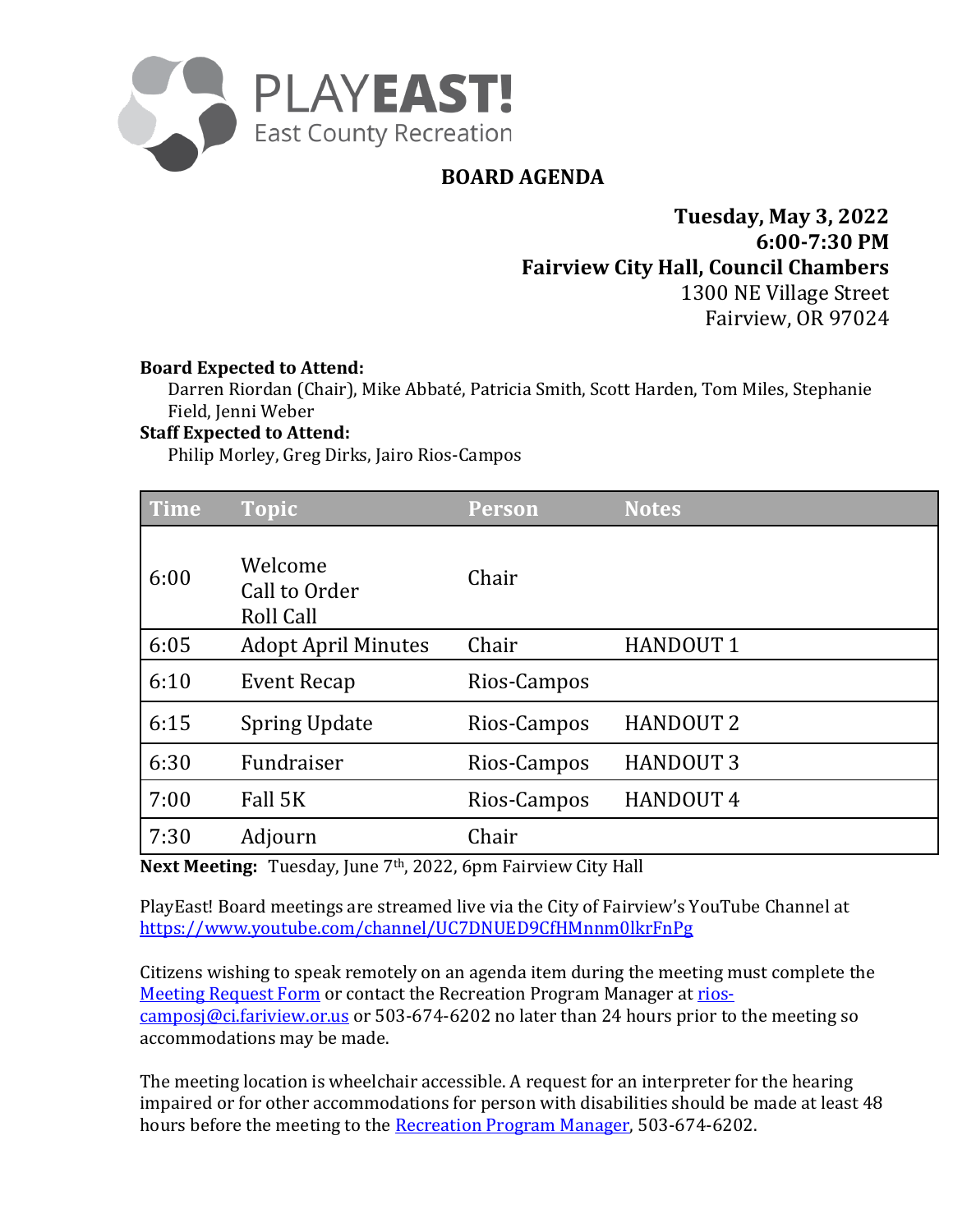

1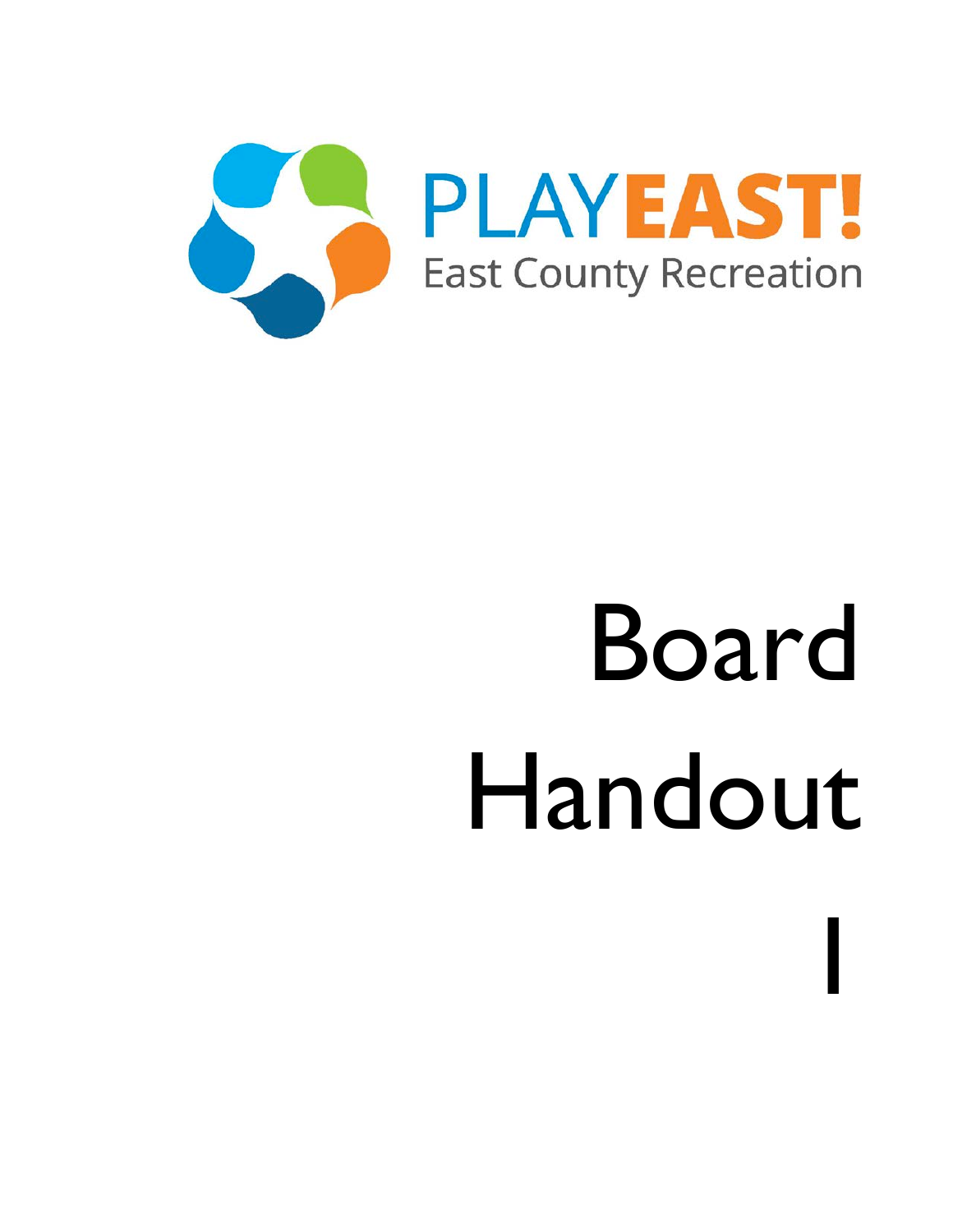

# **BOARD MEETING MINUTES**

## **Tuesday, April 5, 2020 6-7:30 PM Fairview City Hall, Council Chambers Room**

### **BOARD PRESENT:**

Mike Abbaté, Vice Chair Fairview Resident Patricia Smith, Wood Village Resident Tom Miles, Wood Village Resident Jenni Weber, Fairview Resident Stephanie Field, Reynolds School District

### **BOARD ABSENT:**

Darren Riordan, Chair Fairview City **Councilor** Scott Harden, Wood Village City Councilor

### **STAFF PRESENT:**

Jairo Rios-Campos, Program Manager Philp Morley, Fairview City Manager

**STAFF ABSENT:** Greg Dirks, Wood Village City Manager

### **1. Call to order:**

Vice Chair Abbate called the meeting to order at 6:07pm. Abbate mentions needing to leave at 6:30 and Weber will takeover facilitating the meet.

### **2. Introductions:**

Philip Morley is introduced to the board as new Fairview City Manager. He shares that he sees the value in the recreation program as a community builder and will work to identify ways to assist the growth of the program.

The board members that were present introduced themselves and their roles on the board, they also shared their passion for recreation and service to their community.

**3. Minutes for March 2022:** Miles Motions; Smith seconds. Minutes pass

### **4. Gresham PRCAG Update:**

Abbate shared the group did an exercise called Community Asset Mapping. This was to help Gresham staff identify assets the city currently holds and might be able to expand on or leverage. Abbate shared the goal for this group is to give Gresham City Council a recommendation about parks and recreation.

Smith asked if Mayor Stovall was apart of the group or if there was any inclination that the City of Gresham wanted to join PlayEast. Abbate mention that he hasn't participated at this time in the group and has not heard of the city wanted to join.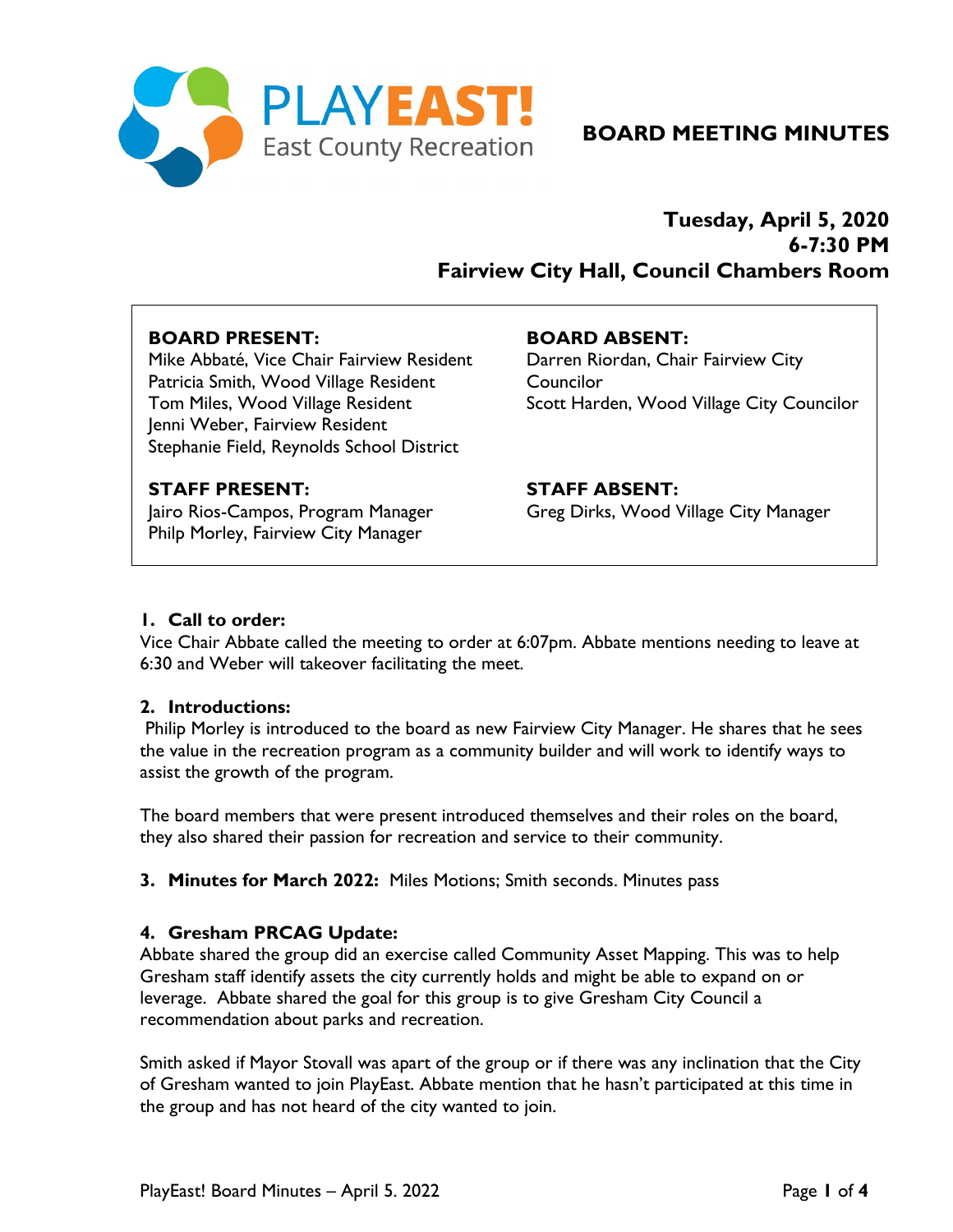

Smith mentions having an opportunity to meet with the Gresham Mayor and will share the success of PlayEast.

Rios-Campos will gather information for Smith to share with Gresham Mayor.

Abbate also shared next meeting was scheduled for Thursday April  $7<sup>th</sup>$ .

Abbate leaves the meeting, board members Weber assumed as interim chair for remainder of the meeting. 6:31pm

### **5. Spring/Summer Guide:**

Rios-Campos shared the recreation guide will be mailed to residents this week. He also shared staff has been proactive promoting open registration via social media and through other means of communication. Rios-Campos also share the new registration system is up and running. Mentions that it was a smooth transition with minor setbacks. Rios-Campos highlights the new system can translate into 39 different languages and has been very useful in helping community members register for programs.

Rios-Campos share the layout of the guide has changed to have a more appealing look. Rios-Campos also highlighted four summer camps (Chess for Success, Mini-Stars & Nature Art and Engineering). These camps are in line with what the board has envision the program should offer.

Smith asked if new Premier Partner would be called out as such in this guide. Rios-Campos mention this would be the last guide current Premier Partner will be advertised as. He shares being on a yearly cycle with sponsors starting in the fall and ending with spring/summer guide.

Rios-Campos shares adding QR codes to the guide making for easer access to community members using mobile devices. Directing them to current programming and financial assistance

Rios-Campos share spring and summer guide offers a wide range of programs and activities.

Miles asked who the organization was running the nature programs. Rios-Campos shares this is a newer organization PlayEast is partnering with. He shares last year this organization ran a Wilderness camp in the summer. Rios-Campos also states they are a local organization who is also working with the City of Troutdale Recreation Manager to provide camps. He states all three working in a partnership to offer more camps and activities.

Rios-Campos share the last page of the guide highlighting the community event "Friday Family Fun Night". He shares this is an expansion of the event previously called "Play Ball Double Feature"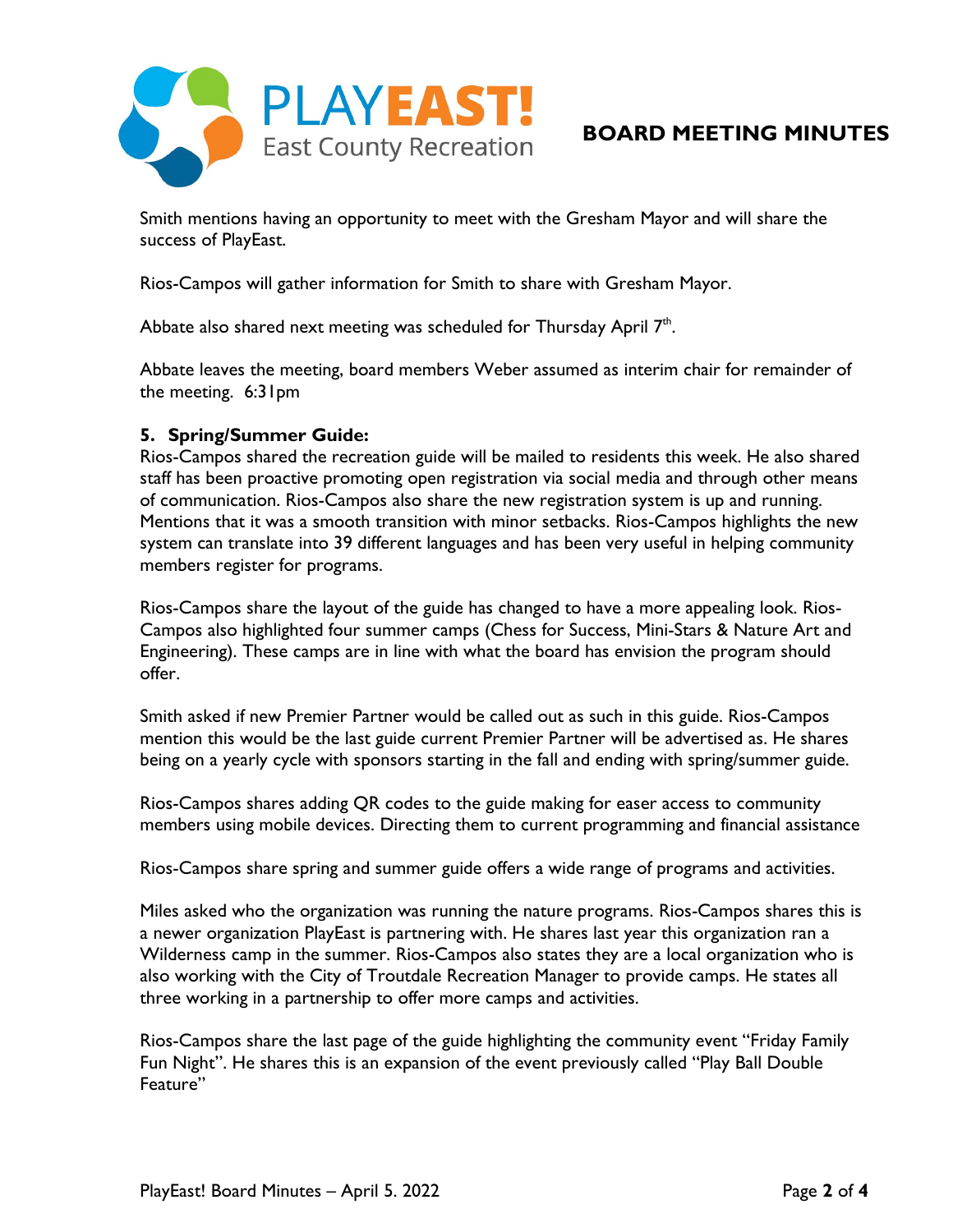

# **BOARD MEETING MINUTES**

The board was excited for the guide but also for the lunch of the new software. Weber states grateful for the mindfulness of the research and finding a software that meets our community's needs.

### **6. Fundraiser Update:**

Rios-Campos share the fundraising website is active and individuals can register to donate. He mentions this is the same software they used for last years virtual fundraiser.

Rios-Campos also share he has created a Facebook event for the virtual fundraiser as well as through other social media platforms. Board members are encouraged to share with in their social medial networks.

Rios-Campos shares the Zoom Webinar has also been created. Board members are encouraged to register for the virtual event as well as sharing the link in their networks so others can register and be present during the event.

Rios-Campos reminds the board the fundraising goal for this year is \$30,000. He shares that they have received \$5,975 and \$13,500 has been pledged by others. This covers 65% of the targeted goal.

Rios-Campos emphasizes the fundraiser is about a month away and encouraged board members to make last attempts to generate sponsors. He reminds them last year most of the funds were raised before the event and not during.

Weber asked if there would be a silent auction and if any items have been donated. Rios-Campos mentions not receiving any items and does not anticipate having a silent auction during the event as time is a big factor.

Weber asked what the run of show consist of. Rios-Campos shared it mainly consist of celebrating the milestones of the program during the pandemic as well as showcasing participants in actual programs.

Weber asked if everyone on the master sponsorship list been contacted and has been requested to donate this year. Rios-Campos shared he has not been made aware of everyone on the list been reached out to donate.

Rios-Campos reminds the board he had assigned them to individuals to outreach and make the ask of donations. Rios-Campos states that he has only been made aware of ten out of 40 individuals been outreached to make a donate. He mentions there is opportunity with the individuals they have on the list to create more donations.

Board discusses strategies to ensure all individuals on the list get reached out to by a board member. Morley suggest reminding board members of their assigned contacts. Rios-Campos will assist and remind board members of who they were assigned to.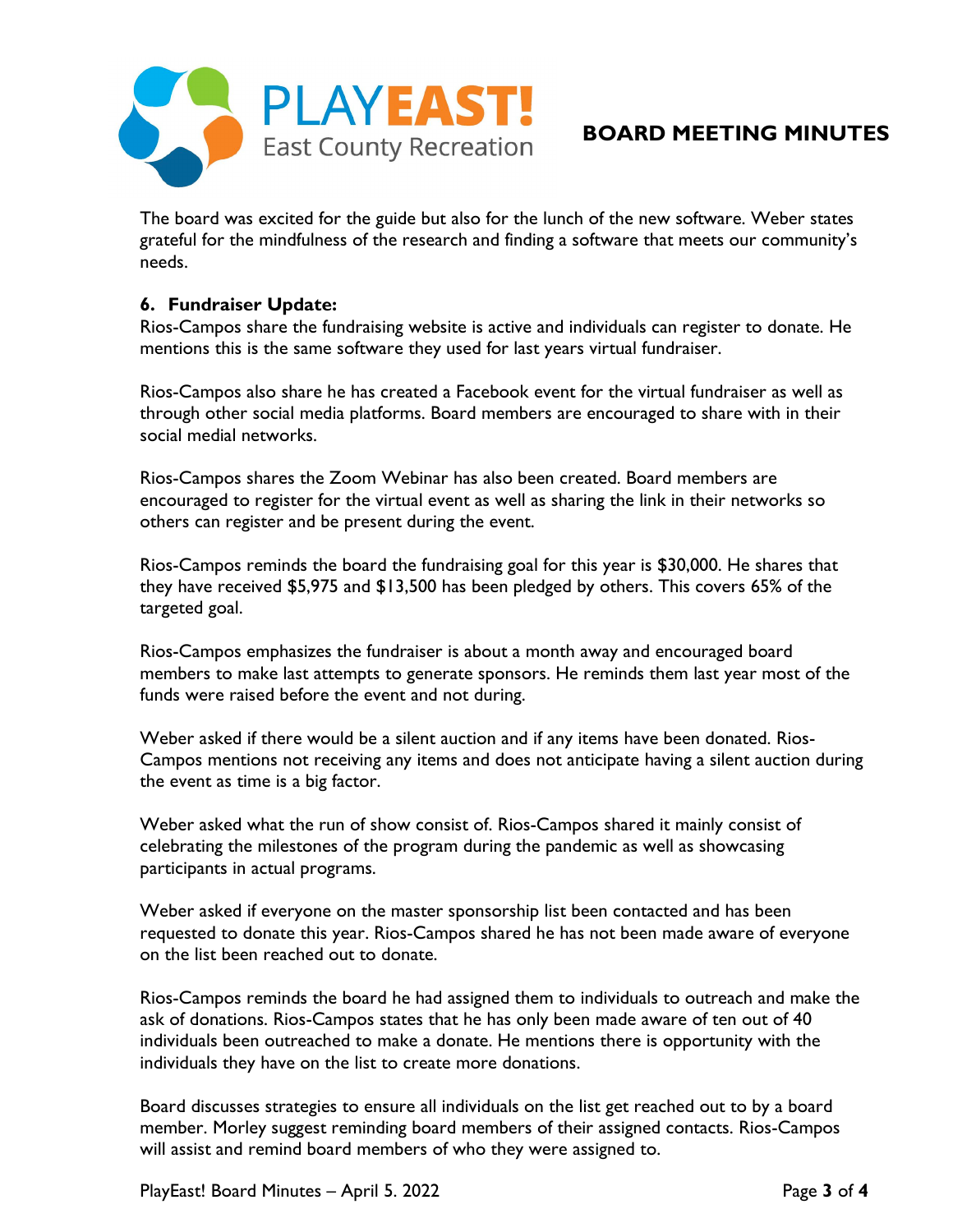

## **BOARD MEETING MINUTES**

Miles asked if there has been any luck out reaching to bigger corporations. Rios-Campos states corporations have stricter guidelines and deadlines and are difficult to apply for.

Morley asked if a silent auction was planned for this year. Rios-Campos states the committee did not plan for one. He also mentions not having enough time to gather and organize auction.

Rios-Campos suggested having items event participants can purchase, such as scholarship for specific classes or scholarships amounts.

The board was in favor of the idea. Also suggest revisiting the list and ensure those individuals were made aware of the fundraising event.

### **7. Spring Events**

Rios-Campos shared both cities of Fairview and Wood Village will be hosting annual Easter event. Both events will be a drive-thru style held on Saturday April 16<sup>th</sup> from 10-noon or while supplies last. Rios-Campos asked the board for volunteers to be at both sites as PlayEast representatives. Smith and Harden will be at the Wood Village event. Abbate and Weber will be at the Fairview event.

Rios-Campos shared Fairview Elementary will be hosting a Cinco de Mayo celebration in partnership with the PlayEast, City of Fairview and the Community Engagement Committee. The event will take place on Friday May 6<sup>th</sup>, 5pm-8pm at the Fairview Elementary School.

**\_\_\_\_\_\_\_\_\_\_\_\_\_\_\_\_\_\_\_\_\_\_\_\_\_\_\_\_\_\_** \_\_\_\_\_\_\_\_\_\_\_\_\_\_\_\_\_\_\_\_\_\_\_\_\_\_\_\_\_\_

\_\_\_\_\_\_\_\_\_\_\_\_\_\_\_\_\_\_\_\_\_\_\_\_\_\_\_\_\_\_ \_\_\_\_\_\_\_\_\_\_\_\_\_\_\_\_\_\_\_\_\_\_\_\_\_\_\_\_\_\_

### **8. Adjournment:**

Weber adjourned the meeting at 7:05pm.

Jenni Weber, Board Member **Date** Date

Jairo Rios-Campos, Recreation Manager Date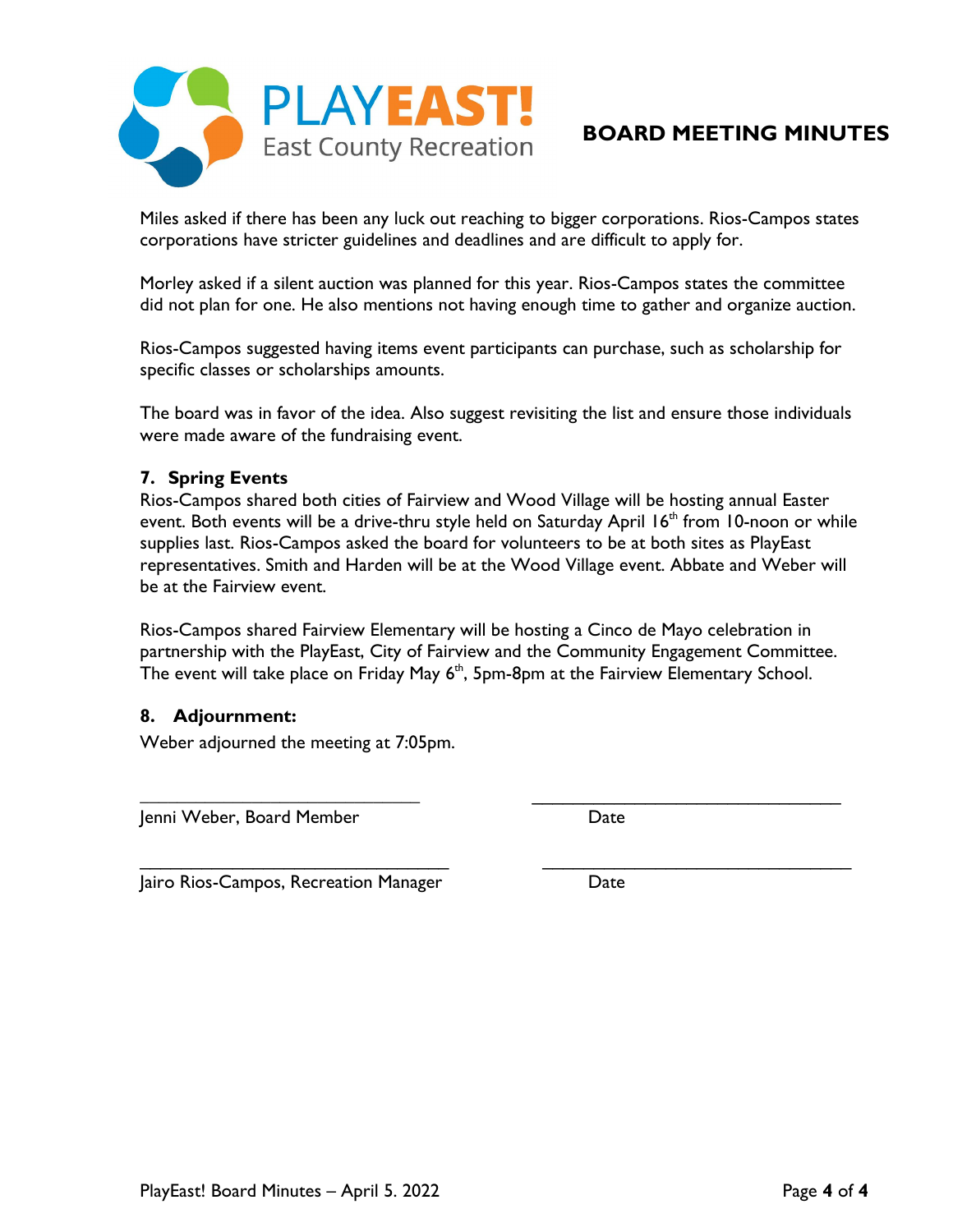

 $\int$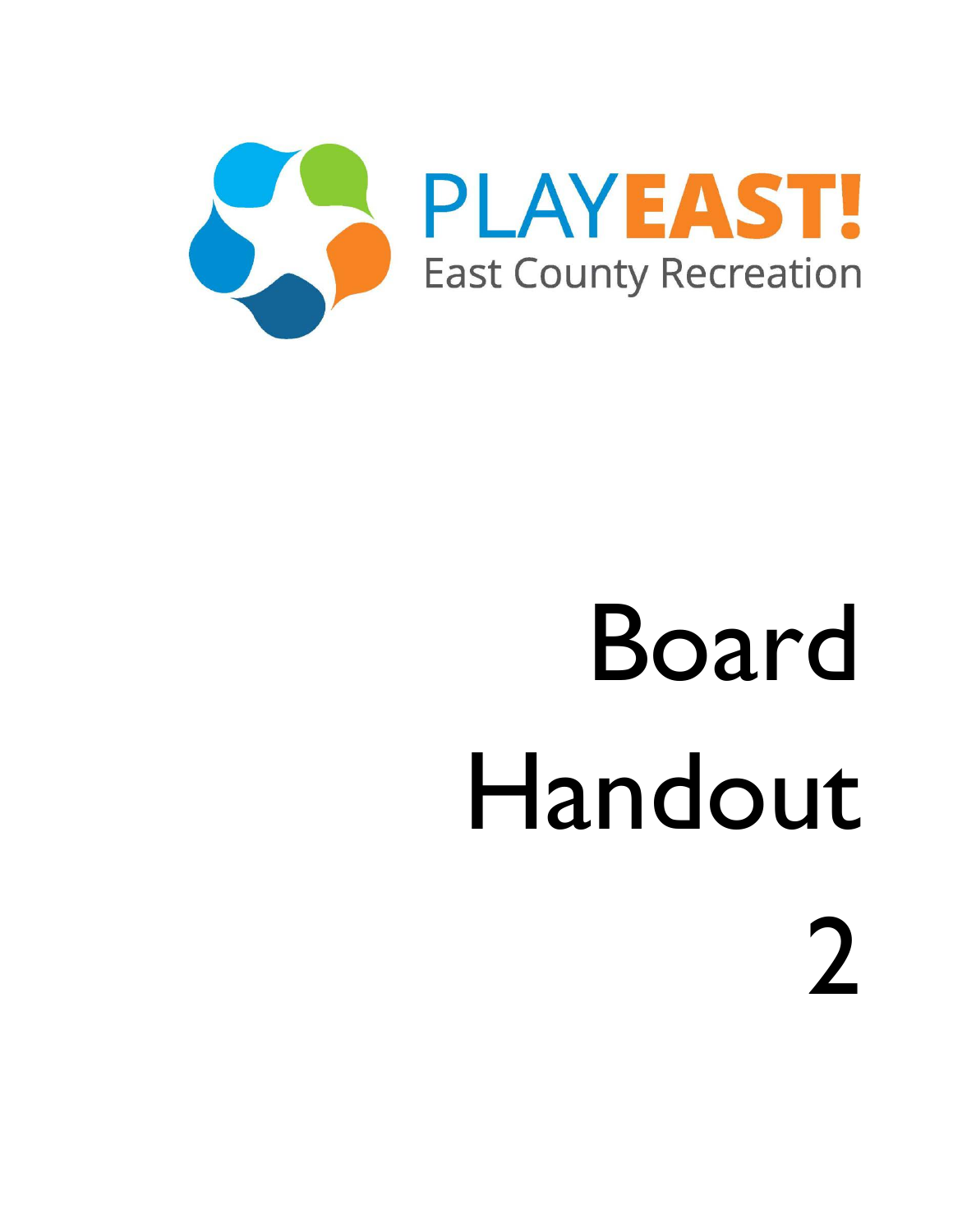| <b>Catalog Statistics Report - Playeast programs - Spring 2022</b> |                                                    |                         |                 |            |                |           |            |                   |                     |
|--------------------------------------------------------------------|----------------------------------------------------|-------------------------|-----------------|------------|----------------|-----------|------------|-------------------|---------------------|
|                                                                    | Seg Program                                        | Min                     | Max             | Registered | Waitlisted     | Withdrawn | <b>Due</b> | Paid              | <b>Balance</b>      |
|                                                                    | 1.1 Art with Free Art NW: Painting (409)           | $\overline{4}$          | 9               | 8          |                |           | 455        | 455               | 0                   |
|                                                                    | 1.2 Art with Free Art NW: Painting (410)           | 4                       | 9               | 8          | $\Omega$       | $\Omega$  | 435.5      | 435.5             | $\pmb{0}$           |
|                                                                    | Just 4 Kicks Soccer : Just 4 Kicks Soccer ages 2-3 |                         |                 |            |                |           |            |                   |                     |
|                                                                    | 2.1(401)                                           | 4                       | 16              | 15         | $\mathbf{0}$   | 0         | 937.5      | 937.5             | 0                   |
|                                                                    | Just 4 Kicks Soccer: Just 4 Kicks Soccer ages 4-6  |                         |                 |            |                |           |            |                   |                     |
|                                                                    | 2.2 (402) (Full)                                   | 4                       | 16              | 18         | 3              | Οl        |            | 1,095.00 1,095.00 | $\mathbf 0$         |
|                                                                    | Just 4 Kicks Soccer : Just 4 Kicks Soccer ages 7-  |                         |                 |            |                |           |            |                   |                     |
|                                                                    | 2.3 11 (403) (Full)                                | $\overline{\mathbf{r}}$ | 16              | 19         | 2              | 0         |            | 1,118.00 1,118.00 | $\mathsf{O}\xspace$ |
|                                                                    | Just for Kicks Soccer - Custom Jersey: Size        |                         |                 |            |                |           |            |                   |                     |
|                                                                    | 4.3 Medium (101)                                   | $\mathsf{O}\xspace$     | 0               | 5          | 0              | 0         | 125        | 125               | 0                   |
|                                                                    | Just for Kicks Soccer - Custom Jersey: Size Large  |                         |                 |            |                |           |            |                   |                     |
|                                                                    | 4.4(101)                                           | 0                       | 0               | 1          | 0              | n         | 25         | 25                | $\mathsf{O}\xspace$ |
|                                                                    | Just for Kicks Soccer - Custom Jersey: Size Xtra   |                         |                 |            |                |           |            |                   |                     |
|                                                                    | 4.1 Small (401)                                    | $\pmb{0}$               | 0               | 2          | $\overline{0}$ | 0         | 50         | 50                | $\mathsf{O}\xspace$ |
|                                                                    | Just for Kicks Soccer - Custom Jersey: Size Small  |                         |                 |            |                |           |            |                   |                     |
|                                                                    | 4.2(401)                                           | 0                       | 0               | 0          | $\Omega$       | n         | 0          | 0                 | $\mathsf{O}\xspace$ |
|                                                                    | Just for Kicks Soccer - Custom Jersey: Size X-     |                         |                 |            |                |           |            |                   |                     |
|                                                                    | 4.5 Large (101)                                    | 0                       | $\Omega$        | 0          | 0              |           |            |                   | 0                   |
|                                                                    | 5.1 Piano: Piano (411) (Full)                      | $\overline{\mathbf{4}}$ | $\overline{10}$ | 10         | 4              |           | 542        | 542               | $\pmb{0}$           |
|                                                                    |                                                    |                         |                 |            |                |           |            |                   |                     |
|                                                                    | 12.1 SkyHawks Basketball: Basketball age 6-9 (404) | 8                       | 16              | 5          | $\overline{0}$ |           | 390        | 390               | 0                   |
|                                                                    | SkyHawks Basketball: Basketball age 10-13          |                         |                 |            |                |           |            |                   |                     |
|                                                                    | 12.2 (405)                                         | 8                       | 16              | 4          | $\overline{0}$ | 0         | 316        | 316               | 0                   |
|                                                                    |                                                    |                         |                 |            |                |           |            |                   |                     |
|                                                                    | 12.3 SkyHawks Basketball: HoopsterTot (406) (Full) | 5                       | 10              | 10         | 0              | 0         | 580        | 580               | 0                   |
|                                                                    | 13.1 SkyHawks Multi-Sport: Mini-Hawk (407)         | $\overline{6}$          | $\overline{16}$ | 0          | $\overline{0}$ |           |            |                   | 0                   |
|                                                                    | 13.2 SkyHawks Multi-Sport: Multi-Sport (408)       | $\boldsymbol{6}$        | 16              | 9          | $\overline{0}$ | ŋ         | 691        | 691               | 0                   |
|                                                                    | 24.1 scholarships: scholarships (000)              | $\mathsf{O}\xspace$     | $\mathbf 0$     | $\Omega$   | $\Omega$       | 0         |            |                   | 0                   |
| <b>PROGRAM TOTALS</b>                                              |                                                    |                         |                 | 114        | 12             | 8         |            | 6,760.00 6,760.00 | 0                   |
|                                                                    |                                                    |                         |                 |            |                |           |            |                   |                     |
| <b>Charges &amp; Discounts</b>                                     | Amount                                             |                         |                 |            |                |           |            |                   |                     |
| Price                                                              | 6,760.00                                           |                         |                 |            |                |           |            |                   |                     |
| Scholarships                                                       | 1,310.70                                           |                         |                 |            |                |           |            |                   |                     |
| <b>TOTAL CHARGES</b>                                               | 8,070.70                                           |                         |                 |            |                |           |            |                   |                     |
|                                                                    |                                                    |                         |                 |            |                |           |            |                   |                     |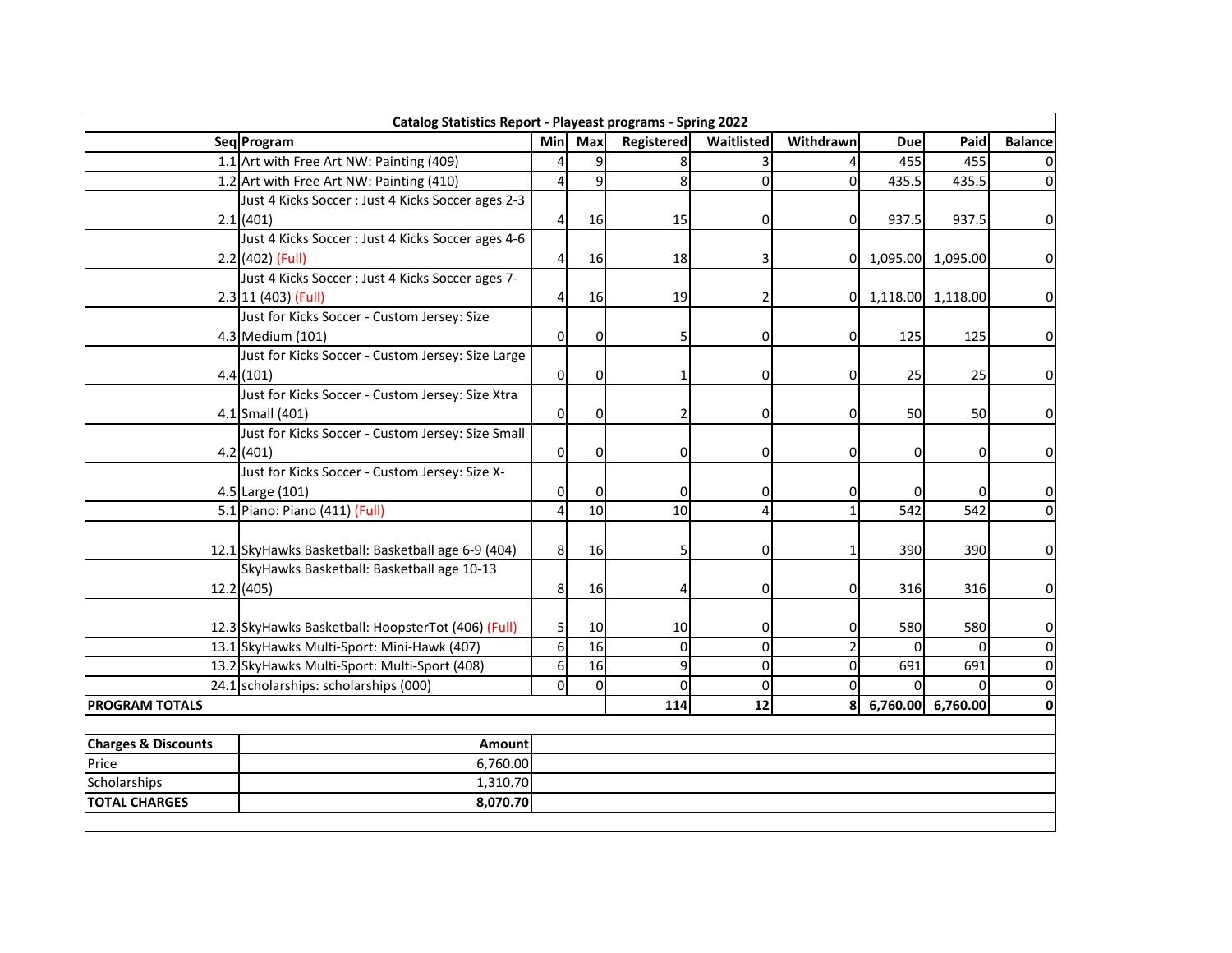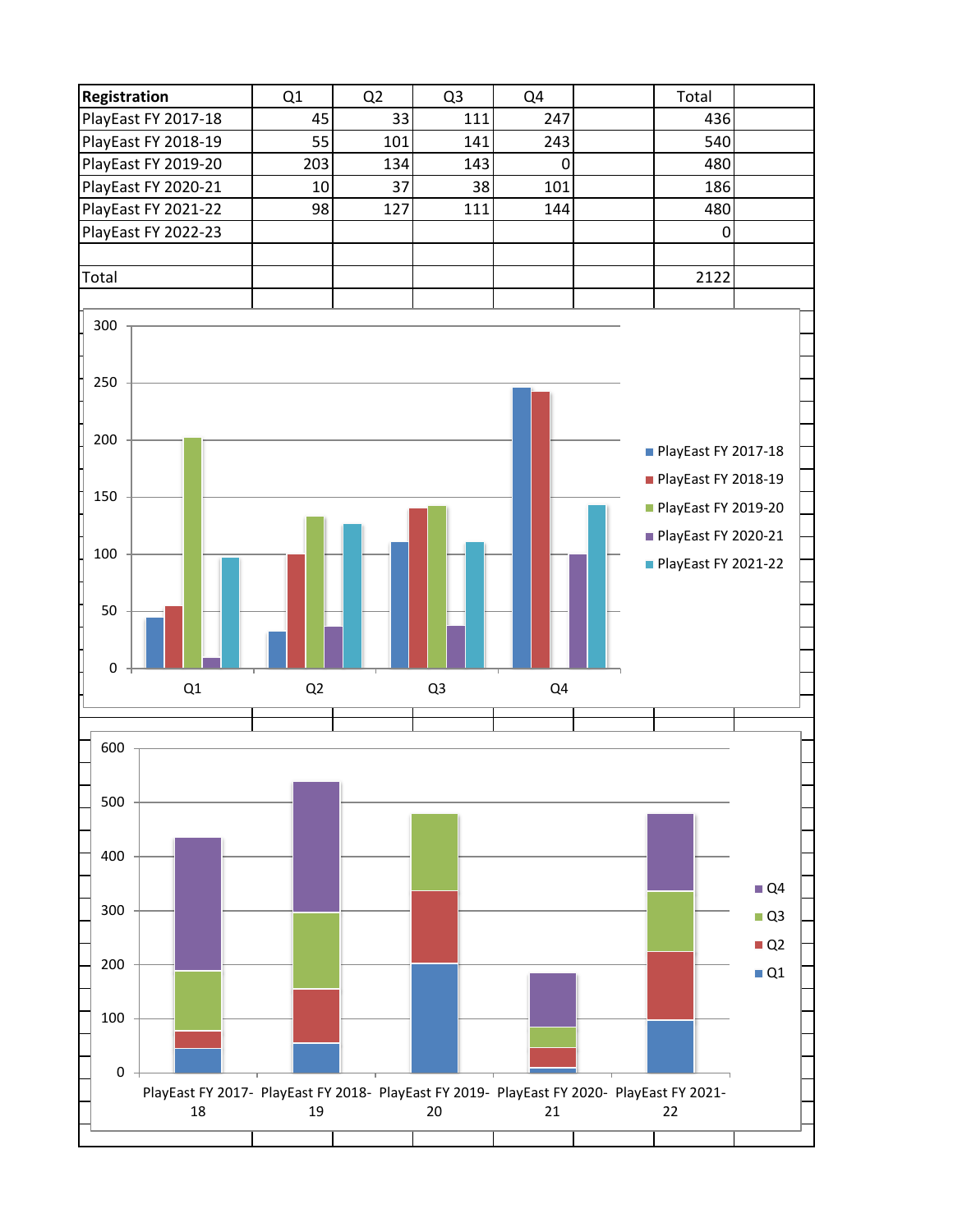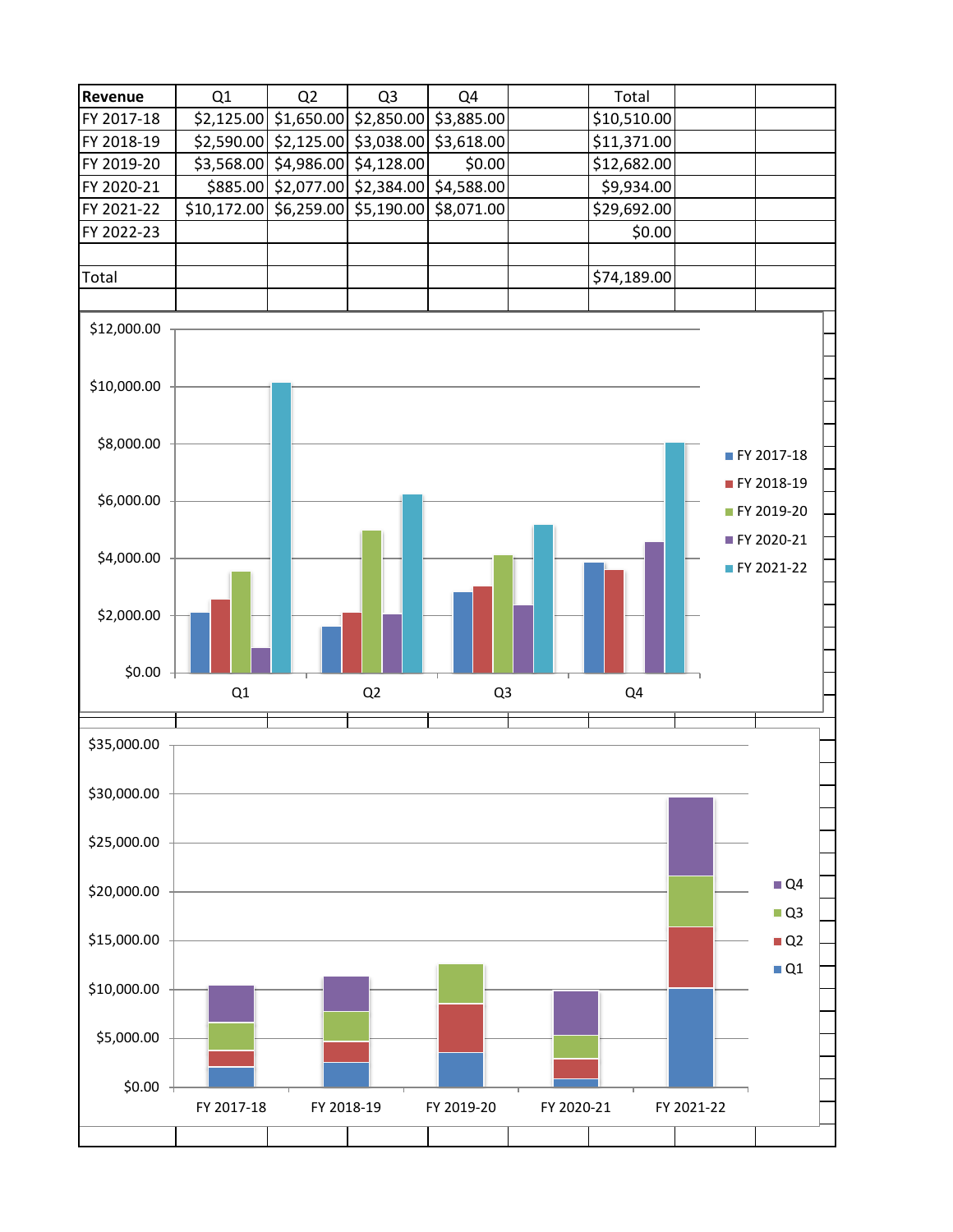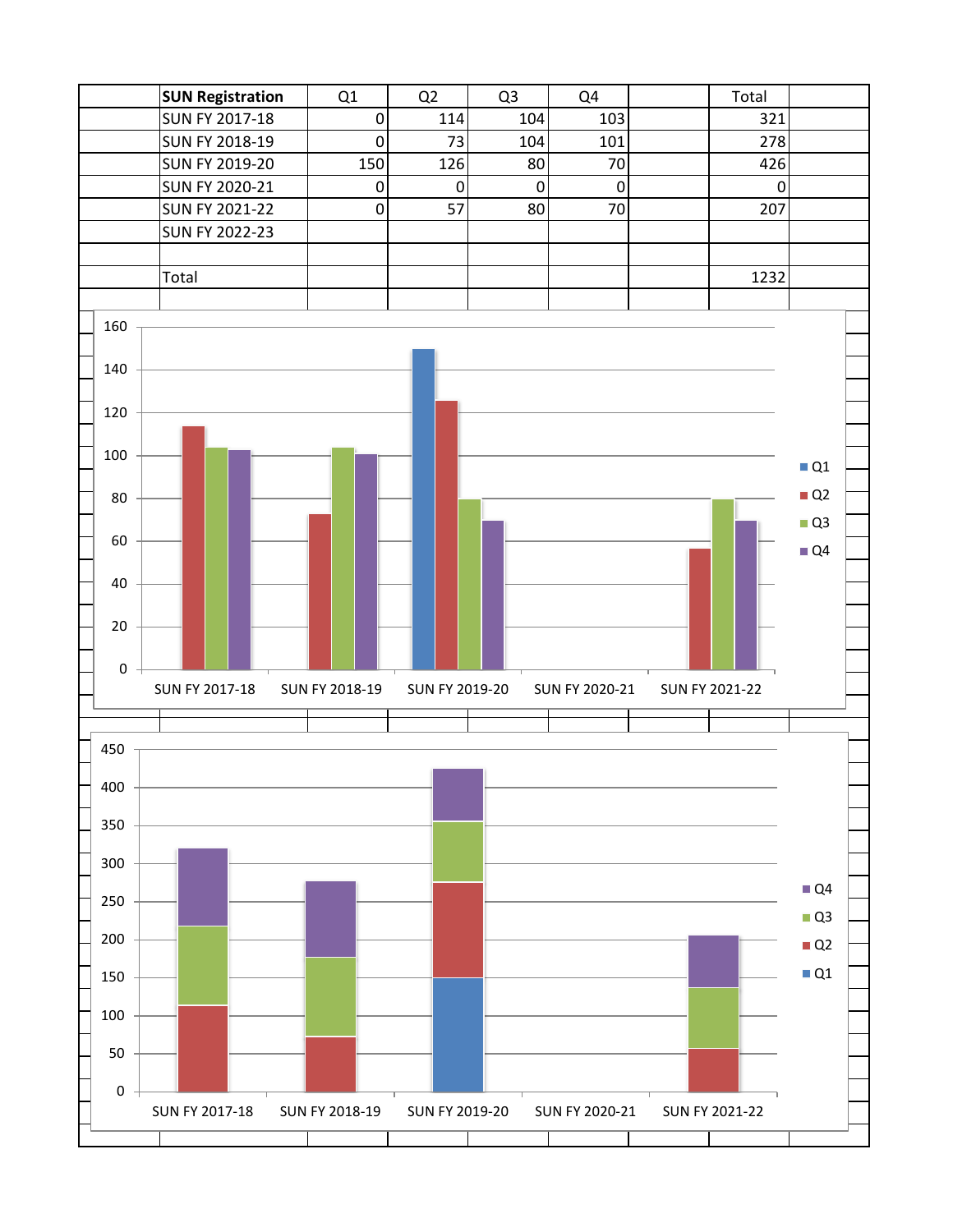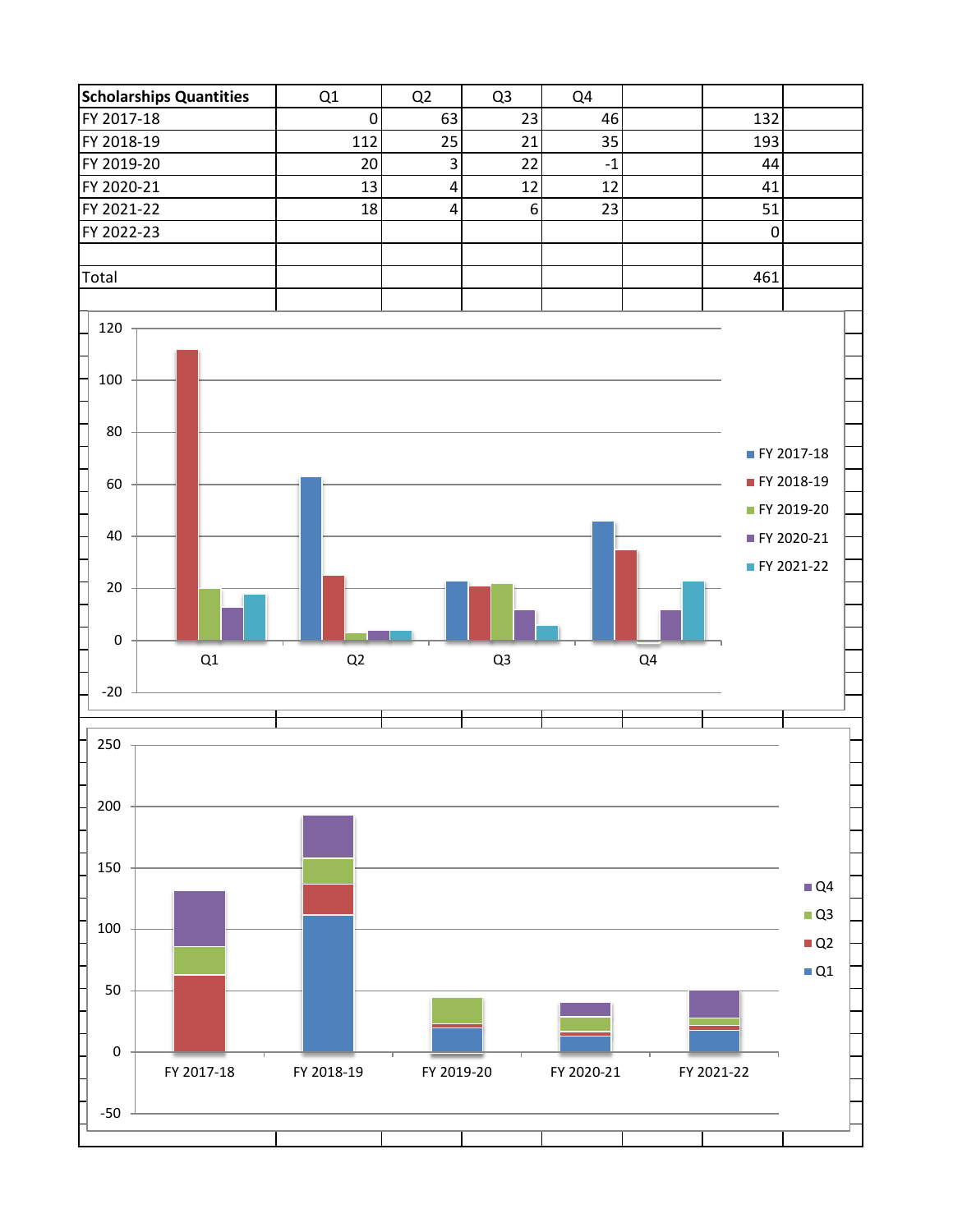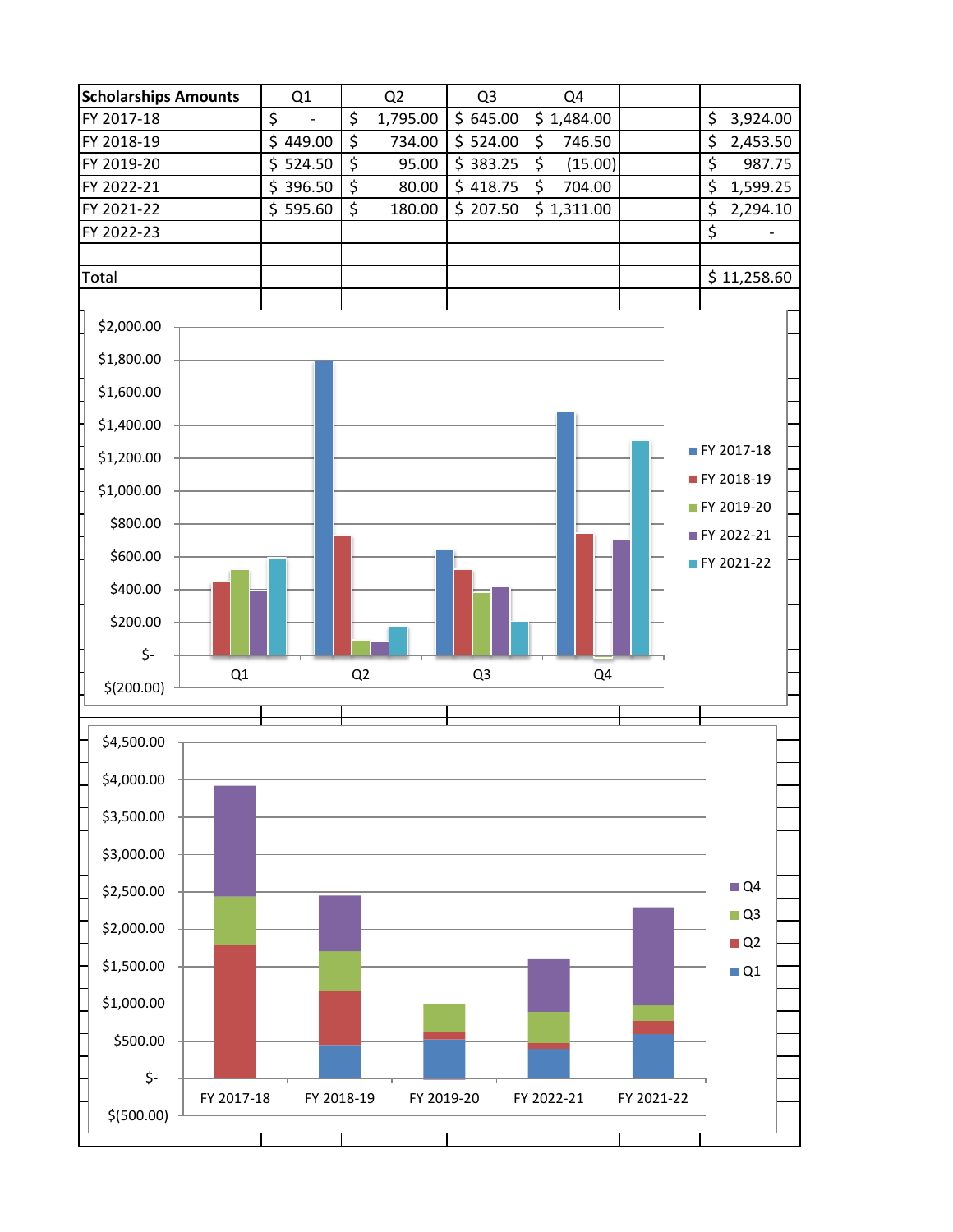

3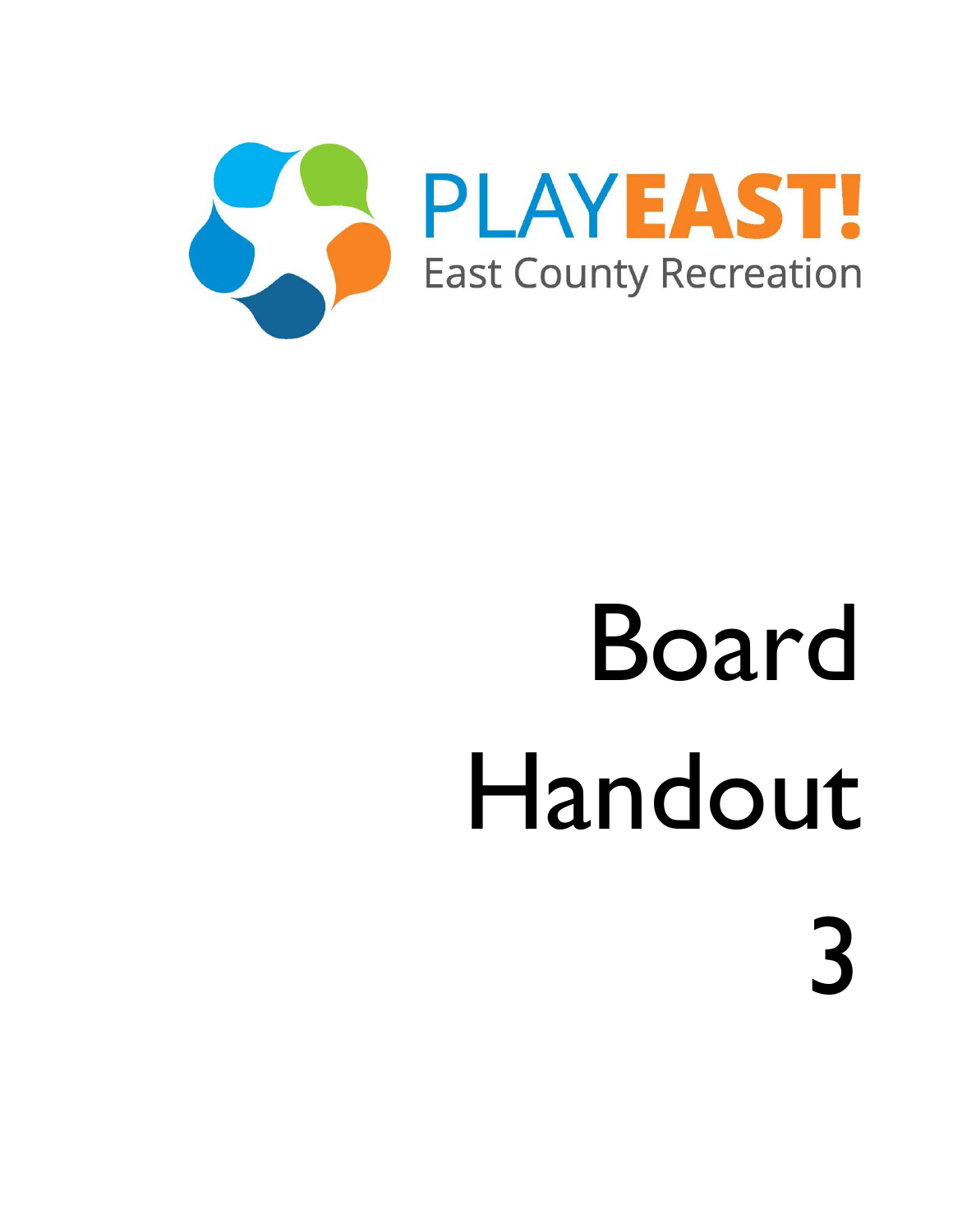|                                               | 0 Contact Information                                                                          | <b>Contact Notes 2021</b>                                                                  | <b>Fundraiser Event</b> |             | Year 5-2022 Contact Person |
|-----------------------------------------------|------------------------------------------------------------------------------------------------|--------------------------------------------------------------------------------------------|-------------------------|-------------|----------------------------|
| Lovett                                        |                                                                                                | He is sending a check for \$600                                                            | Dinner/5K               | \$600.00    | Pat                        |
| Advanced Wire and Metal                       |                                                                                                |                                                                                            | Dinner                  |             | Pat                        |
| Jim and Karen Mott                            |                                                                                                |                                                                                            | Dinner                  |             | Scott                      |
| Silverstein Family Trust                      |                                                                                                |                                                                                            | Dinner                  |             | Tom                        |
| Professional Minority Group                   |                                                                                                |                                                                                            | Dinner                  |             | Jairo                      |
| City of Wood Village                          |                                                                                                |                                                                                            | Dinner                  |             |                            |
|                                               | 23720 NE Halsey St. Wood Village, OR 97060                                                     |                                                                                            |                         |             |                            |
| Wood Village 76/Chevron                       |                                                                                                | She gave me a check for \$2000 today 3/1                                                   | Dinner/Dinner Sponsor   | \$2,000.00  | Pat                        |
| Cooper Tractor                                | Brian Cooper - coopertractor@msn.com<br>Evan Selby 501 N Hood Ave Ste 340<br>Gresham, OR 97030 | 1/26: Phone Committed to \$1500                                                            | Dinner                  | \$500.00    | <b>Darren</b>              |
| Reynolds Education Association                |                                                                                                | 1/26: sent email                                                                           | Dinner/5K               |             | Darren                     |
| Multnomah County Commisioners                 | Steve Morasch: steve@mormeats.com 4050 NI<br>Portland, OR 97230                                |                                                                                            | Dinner/5K               |             | Scott                      |
| Morasch Meats                                 |                                                                                                | Steve will do \$10000.00                                                                   | Dinner                  | \$10,000.00 | Pat                        |
| <b>STRYVE</b>                                 |                                                                                                |                                                                                            | Dinner                  |             | Jairo                      |
| Miller and Main LLC (Duplicate of #59, below) | gramckeel@hotmail.com                                                                          | 2/8: called and LM; 1/25: called & LM; sent email                                          | Dinner                  | \$750.00    | <b>Mike</b>                |
| Kohler Myers and O'Halloran                   | Sue O'Halloran: sue@kmorealestate.com                                                          | 2/8: KMO Real Estate and Michael McKeel, DMD commit to \$1000 jointly 1/25: sent email;    | Dinner                  | \$750.00    | <b>Mike</b>                |
| Joy Teriyaki                                  | Justin Hwang - justin@joyteriyaki.com                                                          | 1/26: sent email; 2/4 Committed by phone to \$\$\$ and some sauce to auction               | Dinner                  |             | Darren                     |
| Glenn Ashford Memorial Trust                  |                                                                                                |                                                                                            | Dinner                  |             |                            |
| Kara and Brian Sonnier                        |                                                                                                |                                                                                            | Dinner                  |             |                            |
| Camie Kusah                                   |                                                                                                |                                                                                            | Dinner                  |             |                            |
| Alicia Snowden                                |                                                                                                |                                                                                            | Dinner                  |             |                            |
| Terri Cieko                                   |                                                                                                |                                                                                            | Dinner                  |             |                            |
| Anonymous                                     |                                                                                                |                                                                                            | Dinner                  |             |                            |
| Sue O'Halloran                                | sue@kmorealestate.com; 503-489-1157                                                            | Duplicate; see KMO Real Estate above; 1/25: sent email                                     | Dinner                  |             |                            |
| Carol Allen                                   |                                                                                                |                                                                                            | Dinner                  |             |                            |
| Lori Stegmann                                 | lori.stegmann@multco.us                                                                        | 2/9 left vm; 1/25: sent email                                                              | Dinner                  |             |                            |
| Paul and Shelly Vickery                       |                                                                                                |                                                                                            | Dinner                  |             |                            |
| Vanessa Micale                                |                                                                                                |                                                                                            | Dinner                  |             |                            |
| Scott Harden                                  |                                                                                                |                                                                                            | Dinner                  |             |                            |
| Isreal Aispuro                                |                                                                                                |                                                                                            | Dinner                  |             |                            |
| Debra Tavares                                 |                                                                                                |                                                                                            | Dinner                  |             |                            |
| Keith and Kathy Kudrna                        |                                                                                                |                                                                                            | Dinner                  |             |                            |
| Kensington Snowden                            |                                                                                                |                                                                                            | Dinner                  |             |                            |
| Erin Fairchild                                |                                                                                                |                                                                                            | Dinner                  |             |                            |
| Anonymous                                     |                                                                                                |                                                                                            | Dinner                  |             |                            |
| Arlene Kimura                                 |                                                                                                |                                                                                            | Dinner                  |             |                            |
| Morash Meats                                  | Duplicate                                                                                      |                                                                                            | Dinner                  |             |                            |
| Garth Everhart                                | gartheverhart@gmail.com; 503-407-7080                                                          | 1/25: sent email                                                                           | Dinner                  |             |                            |
| Ted Tosterud                                  | ttost@comcast.net; 503-477-2788                                                                | 1/25: spoke on phone and sent email                                                        | Dinner                  |             |                            |
| Zenith Exhibits                               |                                                                                                |                                                                                            | Dinner                  |             |                            |
| Jeff Parker                                   |                                                                                                |                                                                                            | Dinner                  |             |                            |
| Anestis Polizo                                |                                                                                                |                                                                                            | Dinner                  |             |                            |
| Reynolds School District                      |                                                                                                |                                                                                            | Dinner                  | \$1,000.00  | Stephanie                  |
|                                               | shirley.craddick@oregonmetro.gov; 503-799-2<br>Portland, OR 97232                              |                                                                                            |                         |             |                            |
| Shirley Craddick and METRO                    |                                                                                                | 2/9 talked to her - she said she will find some money and get back to me; 1/25: sent email | 5K                      |             | Mike                       |
| Williams & Dame                               |                                                                                                |                                                                                            | Dinner                  |             | Scott                      |
| Multnomah County Health Department            |                                                                                                |                                                                                            | Dinner                  | \$2,500.00  | Jairo                      |
| First Community Credit Union                  |                                                                                                |                                                                                            | Premier Partner         | \$10,000.00 | Jairo                      |
| <b>LRS Architects</b>                         | Paul Boundy: pboundy@Irsarchitects.com; 503-221-1121                                           |                                                                                            | Dinner                  |             | Scott                      |
| PGE                                           |                                                                                                |                                                                                            | Dinner                  |             | Scott                      |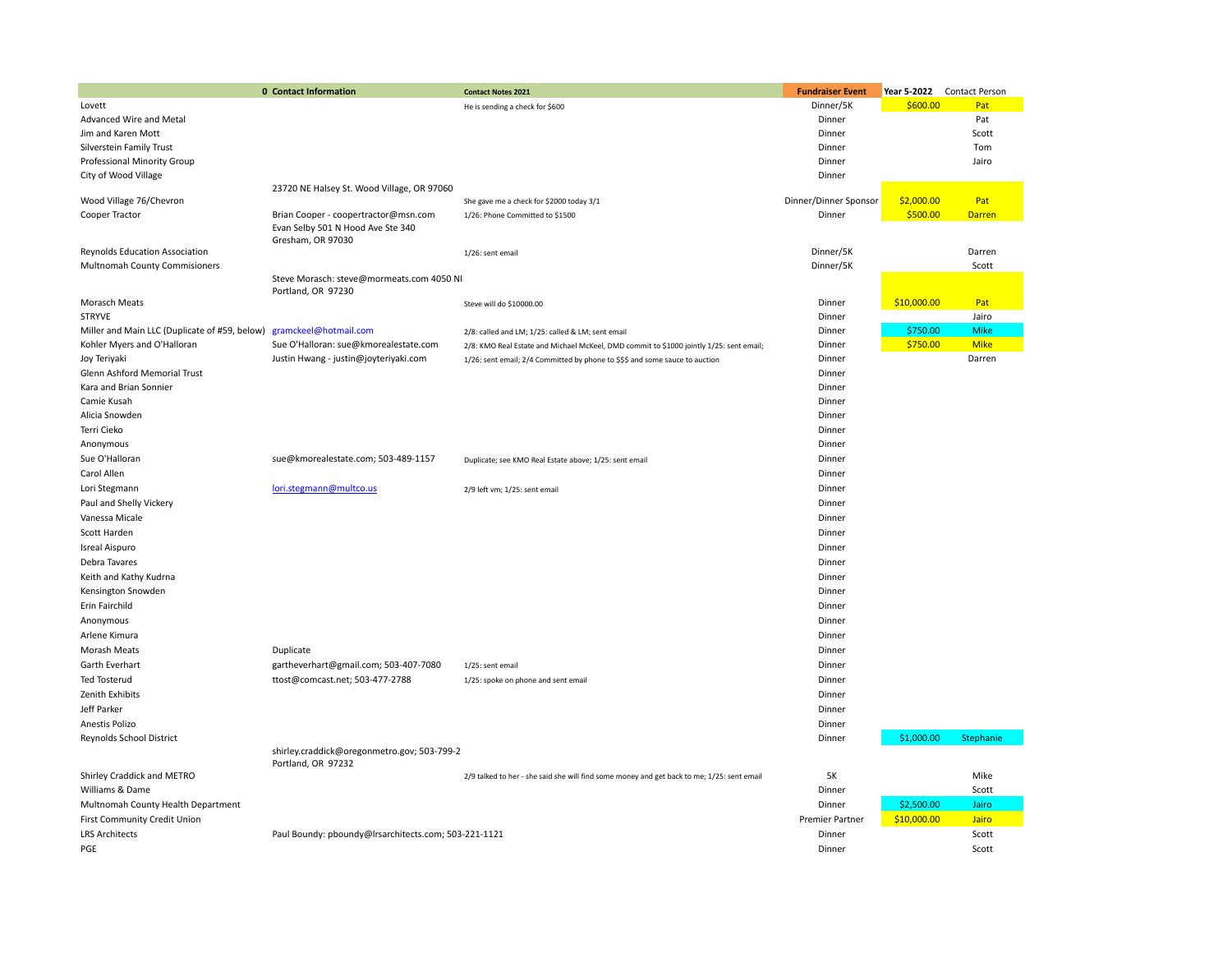| Jeffery Condit (Wood Village City Atty)<br>Dwight & Traci Drapela | Jeff.Condit@millernash.com                                                              | 2/9 sent email                                                                                                                            | Dinner<br>Dinner |            | scott           |
|-------------------------------------------------------------------|-----------------------------------------------------------------------------------------|-------------------------------------------------------------------------------------------------------------------------------------------|------------------|------------|-----------------|
| Patricia Smith                                                    | Will give \$100                                                                         | Check given                                                                                                                               | Dinner           | \$100.00   | Pat             |
| <b>Peter Marking</b>                                              | Will give \$100                                                                         | Check given                                                                                                                               | Dinner           | \$100.00   | Pat             |
| Darren O'Halloran                                                 |                                                                                         |                                                                                                                                           | Dinner           |            |                 |
| Khari Applewhite                                                  |                                                                                         |                                                                                                                                           | Dinner           |            |                 |
| Darren & Tami Riordan                                             |                                                                                         |                                                                                                                                           | Dinner           |            |                 |
| Josinder P. Sarfla                                                |                                                                                         |                                                                                                                                           | Dinner           |            |                 |
| Nathan Clark                                                      |                                                                                         |                                                                                                                                           | Dinner           |            |                 |
| Michael Mckeel                                                    | gramckeel@hotmail.com; 503-799-3841                                                     | Duplicate; 2/8: KMO Real Estate and Michael McKeel, DMD commit to \$1000 jointly 1/25: sent e                                             | Dinner           |            |                 |
| <b>Brian Cooper</b>                                               |                                                                                         |                                                                                                                                           | Dinner           |            |                 |
| Anonymous                                                         |                                                                                         |                                                                                                                                           | Dinner           | \$129.00   | Jairo           |
| Lesa Folger                                                       | folgerl@ci.fairview.or.us; (503)674-6247                                                |                                                                                                                                           | Dinner           |            |                 |
| <b>Public Consulting Group</b>                                    | Jack McLaughlin                                                                         | 2/2: email sent                                                                                                                           |                  |            | Stephanie       |
| Gresham Ford                                                      | Amy Tipsord Commercial Accounts Event Manager atipsord@greshamford.com                  |                                                                                                                                           |                  |            | Mike            |
| Kittleson and Associates                                          |                                                                                         | Darren Hippenstiel: dhippenstiel@kittelson.co 12/30 - Kittleson decided NOT to contribute; 12/4:sent email asking about right contact     |                  |            | Mlke            |
| Cardno                                                            |                                                                                         | Matt Lewis & Jim Harper: matt.lewis@cardno.c 2/9 called and talked to Jim; he will discuss with Matt and get back to me; 1/25: sent email |                  |            | Mlke            |
| <b>Bill Peterson</b>                                              | peterall2@hotmail.com; 503-679-2417<br>1750 SW Harbor Way Ste 380<br>Portland, OR 97201 | 1/25: sent email                                                                                                                          |                  |            | MIke            |
| BEH (Beery, Elsner, and Hammond)                                  |                                                                                         |                                                                                                                                           |                  |            |                 |
| Target                                                            |                                                                                         |                                                                                                                                           |                  |            |                 |
| KirbyNagelhout Construction                                       | Chris Prahl: chrisp@kirbynagelhout.com; 503 522 1346                                    |                                                                                                                                           |                  |            | Scott           |
| Walczyk & Associates Realty                                       |                                                                                         | Greg Walczyk: greg.walczyk@gmail.com; 503-4 2/9 Walczyk and Associates Realty commits to \$1000; 1/25: sent email                         |                  | \$300.00   | <b>Mike</b>     |
| <b>Portland Trailblazers</b>                                      | Annieklug@trailblazers.com                                                              |                                                                                                                                           |                  |            |                 |
| Camping World                                                     |                                                                                         | Nothing here                                                                                                                              |                  |            | Pat             |
| Wendy Lawton                                                      | wendylawton7@gmail.com; 401-837-6055                                                    | commtted to \$100; 1/25: sent email                                                                                                       |                  |            | Jenni           |
| Bumpers Grill & Bar                                               | deanhurf@yahoo.com                                                                      | $1/26$ : sent email                                                                                                                       |                  |            | Darren          |
| <b>Bi Mart</b>                                                    | Jairo said he would fill out the form                                                   |                                                                                                                                           |                  |            |                 |
| Mary Marking                                                      | Will send email                                                                         |                                                                                                                                           |                  |            | Pat             |
| Travelodge                                                        | Stopping by today 2/16                                                                  |                                                                                                                                           |                  |            | Pat             |
| Fairview Chevron                                                  | Stopping by today 2/16                                                                  |                                                                                                                                           |                  |            | Darren          |
| Town and Country Fencing                                          | Sent Letter 03/18                                                                       |                                                                                                                                           |                  |            | Tom             |
| Dirt and Aggregate Interchange                                    | <b>Henry Pelfrey</b>                                                                    | SEE ABOVE                                                                                                                                 |                  |            | Darren          |
| Lara Media                                                        | Victoria Lara                                                                           | Kaylie will send email                                                                                                                    |                  |            | Danna/Stephanie |
| Renaissance                                                       | David Lanz                                                                              | Kaylie will send email                                                                                                                    |                  |            | Danna/Stephanie |
| DAY PCM                                                           | Henry Alaman                                                                            | KAylie will send email                                                                                                                    |                  |            | Danna/Stephanie |
| <b>Bric Architecture</b>                                          | Dan Hess                                                                                | KAylie will send email                                                                                                                    |                  |            | Danna/Stephanie |
| Scholastic                                                        | Abigail McNaughton                                                                      | declined                                                                                                                                  |                  |            | Danna/Stephanie |
| Tortilleria Y Tienda De Leon's                                    | Lucy De Leon                                                                            | kaylie will send email                                                                                                                    |                  |            | Danna/Stephanie |
| John & Jane Miner                                                 | John & Jane Miner Wood Village<br>9615 Grand Ronde Rd.<br>Grand Ronde, OR 97347         |                                                                                                                                           |                  |            | Scott           |
| The Confederated Tribes of Grand Ronde                            |                                                                                         |                                                                                                                                           |                  |            | Scott           |
| Mike Abbate                                                       |                                                                                         |                                                                                                                                           |                  |            |                 |
| Night of VIrtual Event                                            |                                                                                         |                                                                                                                                           |                  |            |                 |
| Camping World                                                     | Sent email for donation to corporate                                                    |                                                                                                                                           |                  |            |                 |
| McMenamins Edgefield                                              |                                                                                         |                                                                                                                                           |                  | \$2,746.00 | Jairo           |
| Yamaha Sports Plaza                                               | <b>Halsey St Fairview</b>                                                               | Spoke with owner Dan and will get back to him next week                                                                                   |                  |            | Darren          |
| Wood Village Liquor Store                                         | Sandy Blvd Wood Village                                                                 | Talked to owner Chris and he will check with his suppliers and I will check back                                                          |                  |            | Pat             |
| Dottys                                                            | Wood Village                                                                            | Went online to corporate                                                                                                                  |                  |            | Pat             |
| Game Stop                                                         | Wood Village                                                                            | Went online to corporate                                                                                                                  |                  |            | Pat             |
| Dr. Danna Diaz                                                    |                                                                                         |                                                                                                                                           |                  | \$100.00   |                 |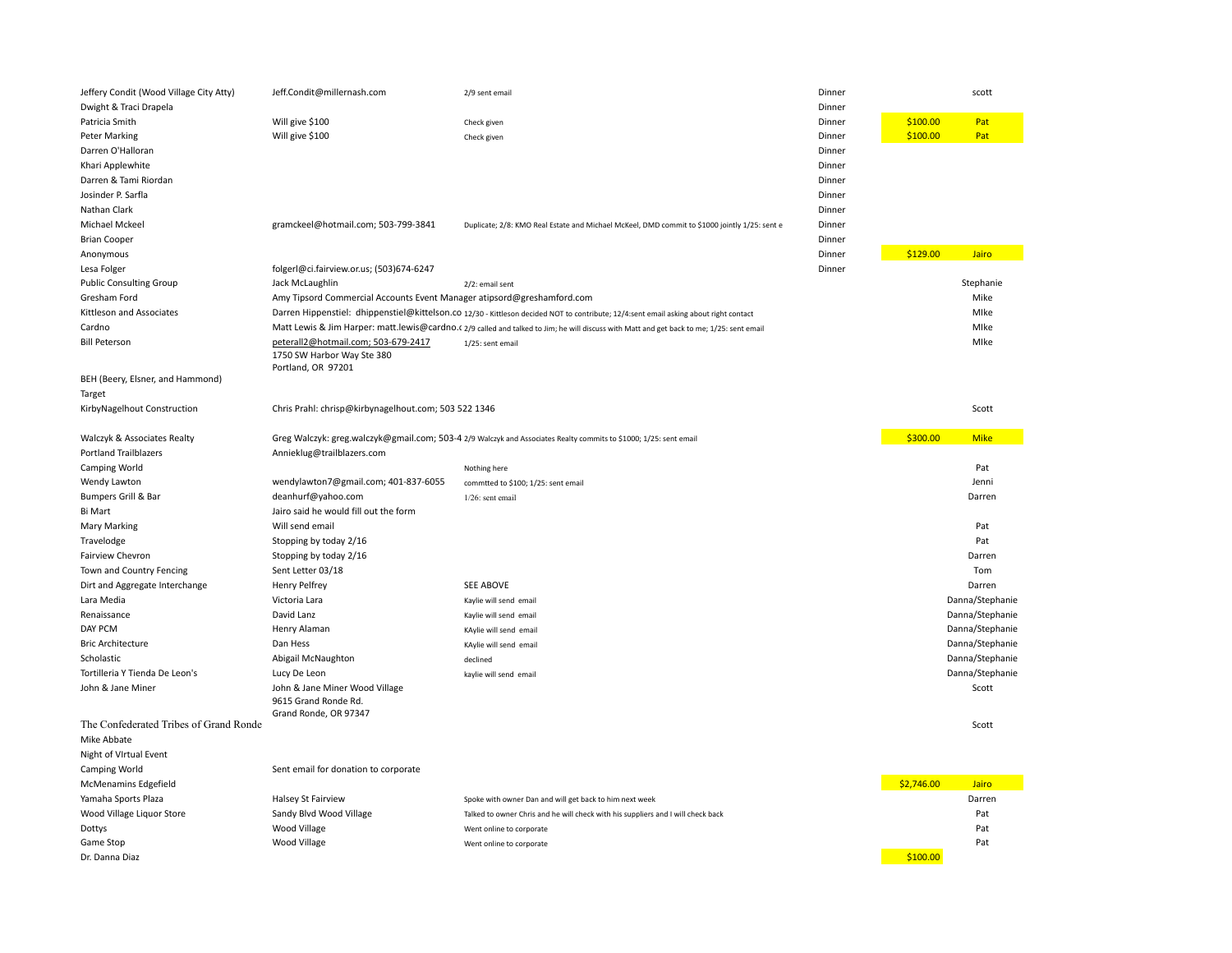

**Money received Money Francisco Community** Pending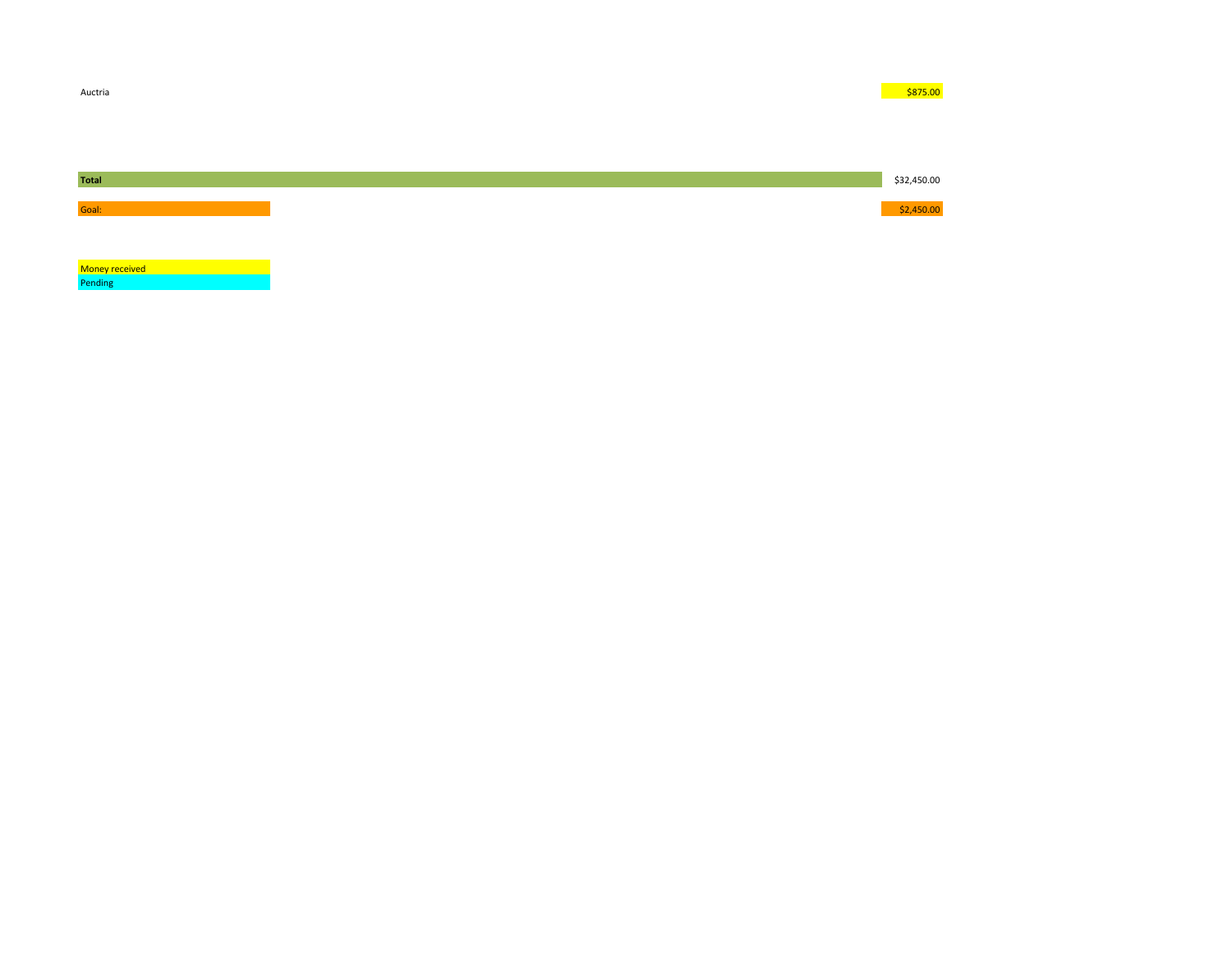